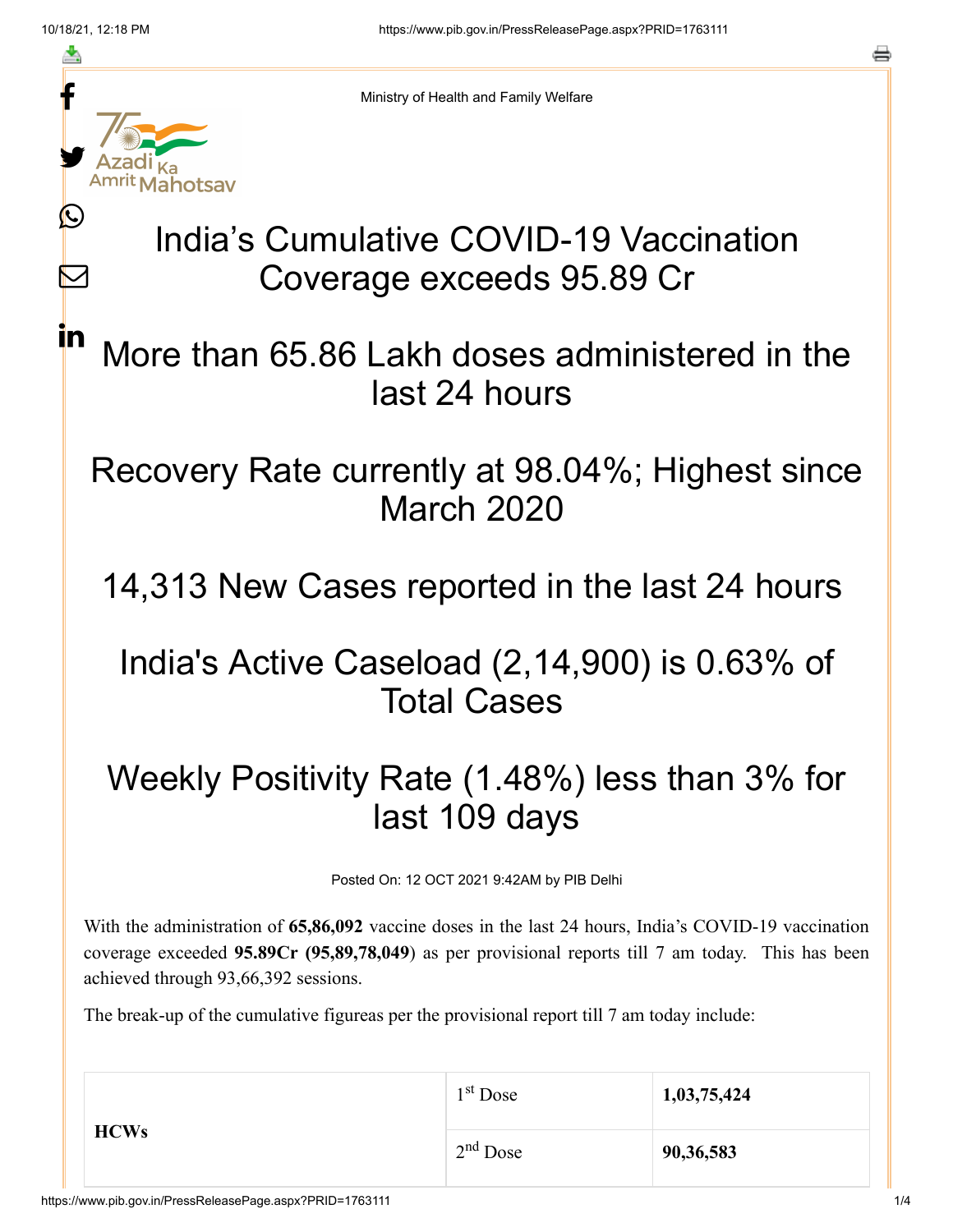| f            |                       | 1 <sup>st</sup> Dose | 1,83,59,259  |
|--------------|-----------------------|----------------------|--------------|
|              | <b>FLWs</b>           | $2nd$ Dose           | 1,53,98,857  |
| $\bf \Omega$ |                       | 1 <sup>st</sup> Dose | 38,68,20,261 |
|              | Age Group 18-44 years | $2nd$ Dose           | 10,40,73,546 |
|              |                       | 1 <sup>st</sup> Dose | 16,61,56,424 |
| in           | Age Group 45-59 years | $2nd$ Dose           | 8,38,76,362  |
|              |                       | $1st$ Dose           | 10,48,69,202 |
|              | Over 60 years         | $2nd$ Dose           | 6,00,12,131  |
|              | <b>Total</b>          |                      | 95,89,78,049 |

The recovery of **26,579** patients in the last 24 hours has increased the cumulative tally of recovered patients (since the beginning of the pandemic) to **3,33,20,057.**

Consequently, India's recovery rate stands at **98.04%**. Recovery Rate is currently at its highest peak since March 2020.

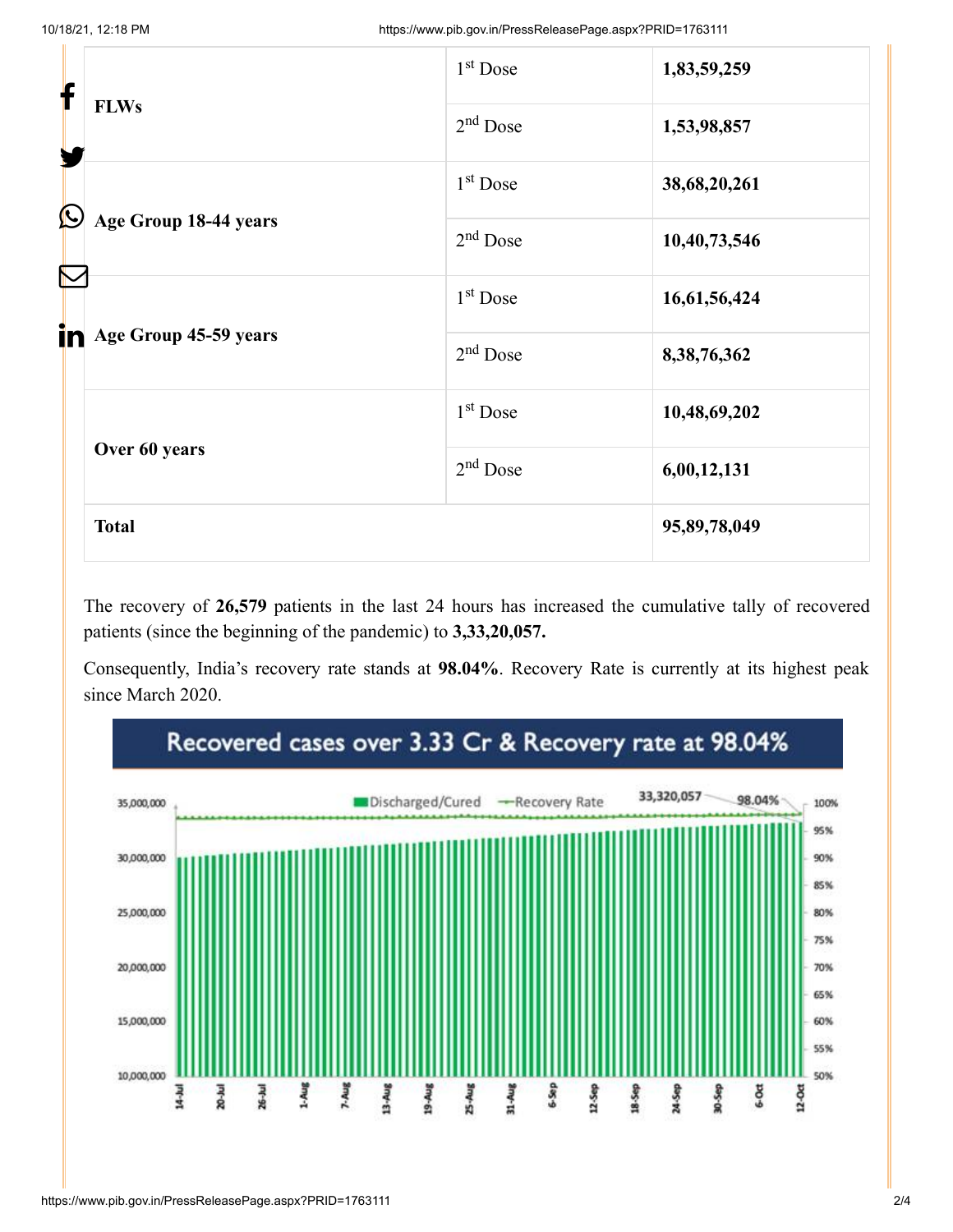Sustained and collaborative efforts by the Centre and the States/UTs continue the trend of less than 50,000 Daily New Cases that is being reported for 107 consecutive days now. f

**14,313 new cases** were reported in the last 24 hours. This is the lowest recorded daily new cases in 224



The Active Caseload is presently **2,14,900,** which is the **lowest in 212 days.**Active cases presently constitute **0.63%** of the country's total Positive Cases.



The testing capacity across the country continues to be expanded. The last 24 hours saw a total of